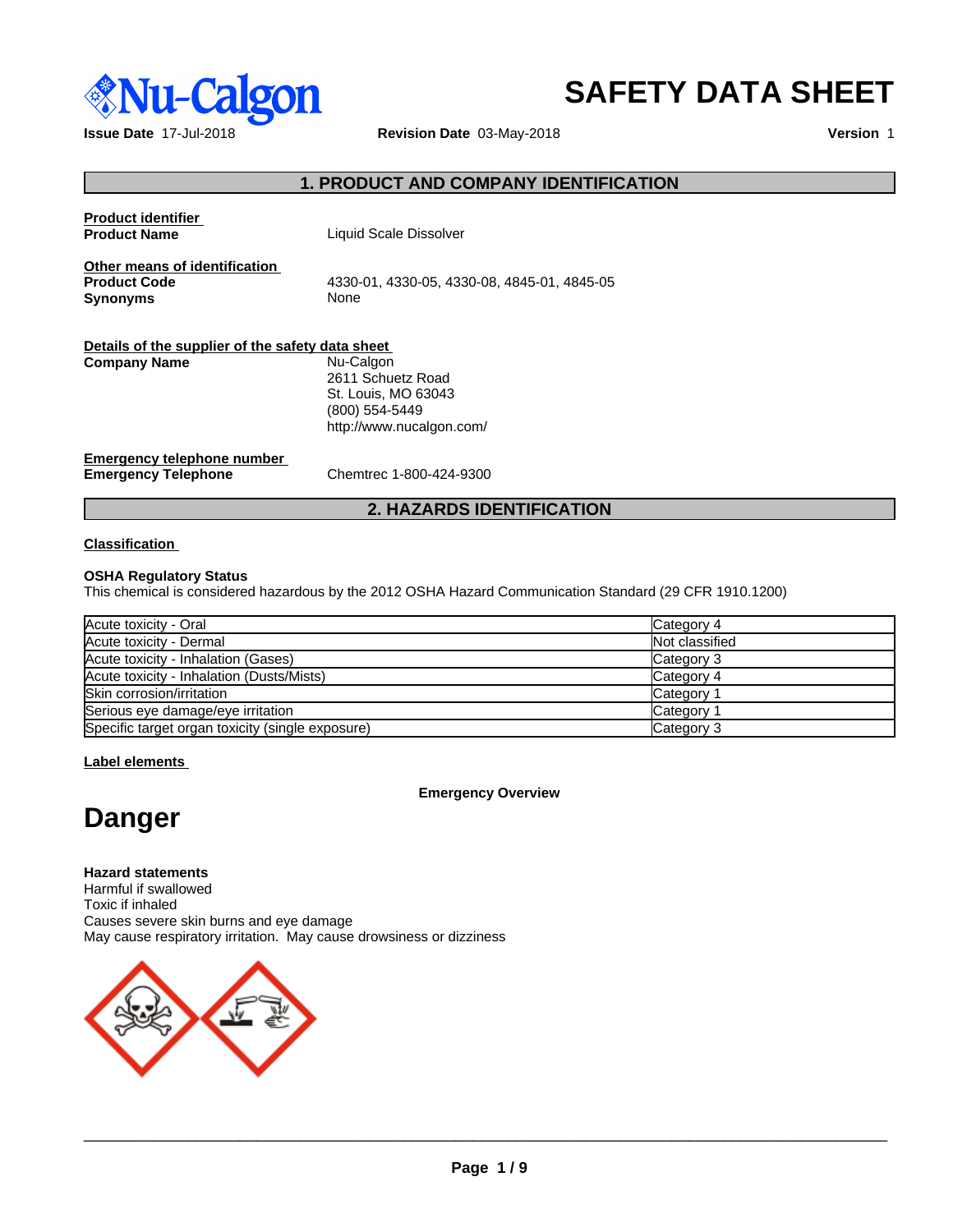#### **Appearance** Clear Orange **Physical state** Liquid **Odor** Pungent Acidic

 $\overline{\phantom{a}}$  ,  $\overline{\phantom{a}}$  ,  $\overline{\phantom{a}}$  ,  $\overline{\phantom{a}}$  ,  $\overline{\phantom{a}}$  ,  $\overline{\phantom{a}}$  ,  $\overline{\phantom{a}}$  ,  $\overline{\phantom{a}}$  ,  $\overline{\phantom{a}}$  ,  $\overline{\phantom{a}}$  ,  $\overline{\phantom{a}}$  ,  $\overline{\phantom{a}}$  ,  $\overline{\phantom{a}}$  ,  $\overline{\phantom{a}}$  ,  $\overline{\phantom{a}}$  ,  $\overline{\phantom{a}}$ 

**Precautionary Statements - Prevention**

Wash face, hands and any exposed skin thoroughly after handling Do not eat, drink or smoke when using this product Use only outdoors or in a well-ventilated area Do not breathe dust/fume/gas/mist/vapors/spray Wear protective gloves/protective clothing/eye protection/face protection

#### **Precautionary Statements - Response**

Specific Treatment (See Section 4 on the SDS) IF IN EYES: Rinse cautiously with water for several minutes. Remove contact lenses, if present and easy to do. Continue rinsing Immediately call a POISON CENTER or doctor/physician IF ON SKIN (or hair): Remove/Take off immediately all contaminated clothing. Rinse skin with water/shower Wash contaminated clothing before reuse IF INHALED: Remove victim to fresh air and keep at rest in a position comfortable for breathing Call a POISON CENTER or doctor/physician if you feel unwell IF SWALLOWED: Rinse mouth. DO NOT induce vomiting Drink plenty of water Immediately call a POISON CENTER or doctor/physician

#### **Precautionary Statements - Storage**

Store in a well-ventilated place. Keep container tightly closed Store locked up

#### **Precautionary Statements - Disposal**

Disposal should be in accordance with applicable regional, national and local laws and regulations

#### **Hazards not otherwise classified (HNOC) Other Information**

Unknown Acute Toxicity 0% of the mixture consists of ingredient(s) of unknown toxicity

#### **3. COMPOSITION/INFORMATION ON INGREDIENTS**

| Chemical<br>Name           | ≦ No.<br>uro      | .<br>aht-%<br>Weinh | Secret<br>г. .<br>таое |
|----------------------------|-------------------|---------------------|------------------------|
| ochloric<br>'Hvdr∈<br>Acia | 7647-1.<br>$\sim$ | -30<br>10-J         |                        |

\*The exact percentage (concentration) of composition has been withheld as a trade secret.

#### **4. FIRST AID MEASURES**

| <b>First aid measures</b> |                                                                                                                                                                                                                                                                                                                                                 |
|---------------------------|-------------------------------------------------------------------------------------------------------------------------------------------------------------------------------------------------------------------------------------------------------------------------------------------------------------------------------------------------|
| <b>General advice</b>     | Immediate medical attention is required.                                                                                                                                                                                                                                                                                                        |
| <b>Skin Contact</b>       | Immediate medical attention is required. Wash off immediately with soap and plenty of<br>water while removing all contaminated clothes and shoes. For minor skin contact, avoid<br>spreading material on unaffected skin. For severe burns, immediate medical attention is<br>required.                                                         |
| Eye contact               | Immediate medical attention is required. Rinse immediately with plenty of water, also under<br>the eyelids, for at least 15 minutes. Keep eye wide open while rinsing. Do not rub affected<br>area. Immediately flush with plenty of water. After initial flushing, remove any contact lenses<br>and continue flushing for at least 15 minutes. |
| <b>Inhalation</b>         | Remove to fresh air. Call a physician or poison control center immediately. If not breathing,<br>give artificial respiration. If breathing is difficult, give oxygen.                                                                                                                                                                           |
| Ingestion                 | Immediate medical attention is required. Do NOT induce vomiting. Drink plenty of water.<br>Never give anything by mouth to an unconscious person. Remove from exposure, lie down.                                                                                                                                                               |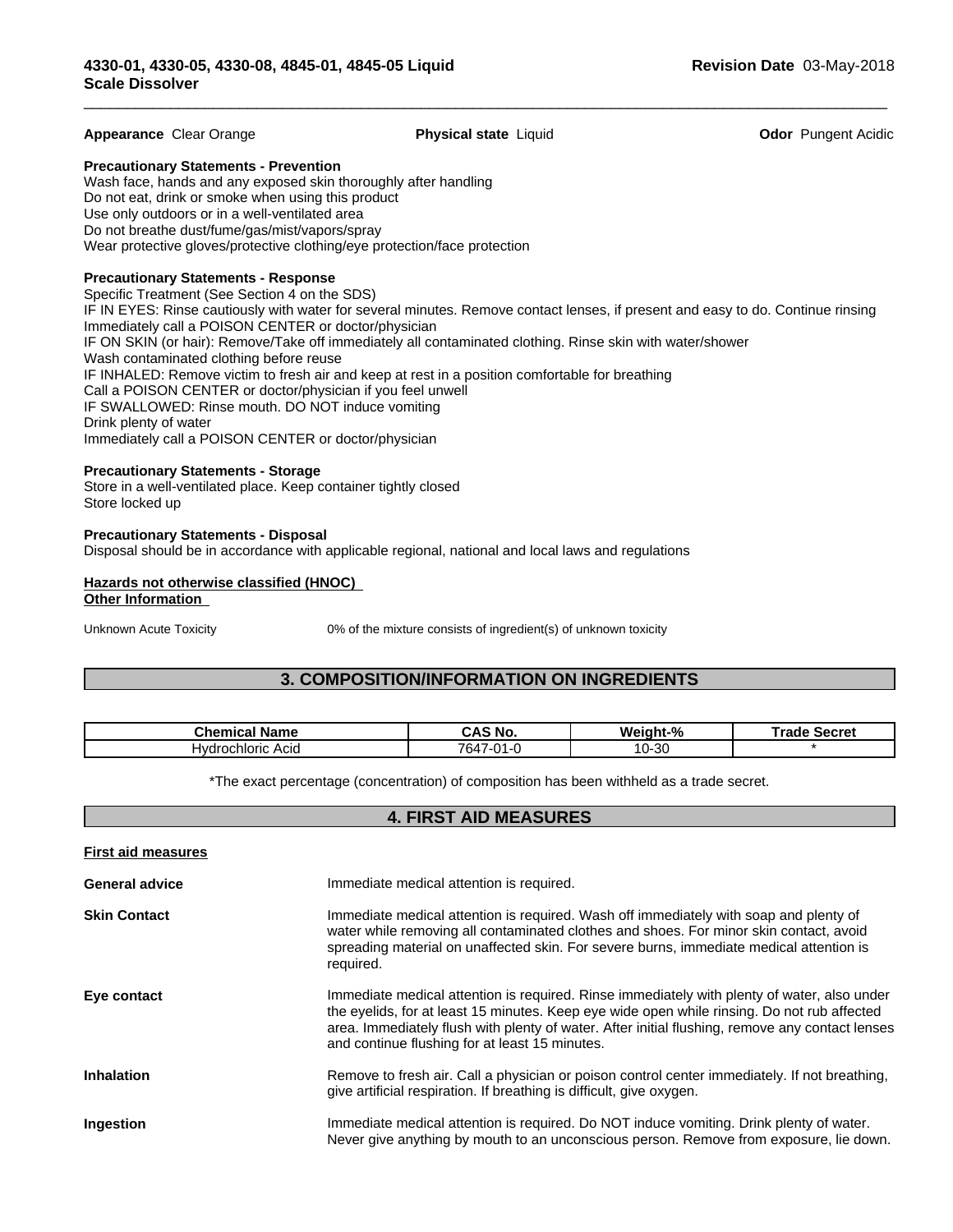|                                                             | <b>5. FIRE-FIGHTING MEASURES</b>                                                                                                                                                                                                                                                                                                                                          |
|-------------------------------------------------------------|---------------------------------------------------------------------------------------------------------------------------------------------------------------------------------------------------------------------------------------------------------------------------------------------------------------------------------------------------------------------------|
| Note to physicians                                          | Product is a corrosive material. Use of gastric lavage or emesis is contraindicated.<br>Possible perforation of stomach or esophagus should be investigated. Do not give<br>chemical antidotes. Asphyxia from glottal edema may occur. Marked decrease in blood<br>pressure may occur with moist rales, frothy sputum, and high pulse pressure. Treat<br>symptomatically. |
|                                                             | Indication of any immediate medical attention and special treatment needed                                                                                                                                                                                                                                                                                                |
| <b>Symptoms</b>                                             | Any additional important symptoms and effects are described in Section 11: Toxicology<br>Information.                                                                                                                                                                                                                                                                     |
| Most important symptoms and effects, both acute and delayed |                                                                                                                                                                                                                                                                                                                                                                           |
| Self-protection of the first aider                          | Use personal protective equipment as required. Avoid contact with skin, eyes or clothing.<br>Do not use mouth-to-mouth method if victim ingested or inhaled the substance; give<br>artificial respiration with the aid of a pocket mask equipped with a one-way valve or other<br>proper respiratory medical device.                                                      |
|                                                             | Clean mouth with water and drink afterwards plenty of water. Call a physician or poison<br>control center immediately.                                                                                                                                                                                                                                                    |

 $\overline{\phantom{a}}$  ,  $\overline{\phantom{a}}$  ,  $\overline{\phantom{a}}$  ,  $\overline{\phantom{a}}$  ,  $\overline{\phantom{a}}$  ,  $\overline{\phantom{a}}$  ,  $\overline{\phantom{a}}$  ,  $\overline{\phantom{a}}$  ,  $\overline{\phantom{a}}$  ,  $\overline{\phantom{a}}$  ,  $\overline{\phantom{a}}$  ,  $\overline{\phantom{a}}$  ,  $\overline{\phantom{a}}$  ,  $\overline{\phantom{a}}$  ,  $\overline{\phantom{a}}$  ,  $\overline{\phantom{a}}$ 

#### **Suitable extinguishing media**

Use extinguishing measures that are appropriate to local circumstances and the surrounding environment.

**Unsuitable extinguishing media** Caution: Use of water spray when fighting fire may be inefficient.

# **Specific hazards arising from the chemical**

The product causes burns of eyes, skin and mucous membranes. Thermal decomposition can lead to release of irritating and toxic gases and vapors. In the event of fire and/or explosion do not breathe fumes.

**Explosion data Sensitivity to Mechanical Impact** None. **Sensitivity to Static Discharge** None.

#### **Protective equipment and precautions for firefighters**

As in any fire, wear self-contained breathing apparatus pressure-demand, MSHA/NIOSH (approved or equivalent) and full protective gear.

#### **6. ACCIDENTAL RELEASE MEASURES**

#### **Personal precautions, protective equipment and emergency procedures**

| <b>Personal precautions</b>                                                             | Evacuate personnel to safe areas. Use personal protective equipment as required. Avoid<br>contact with skin, eyes or clothing. Keep people away from and upwind of spill/leak.                                                                                                                              |  |
|-----------------------------------------------------------------------------------------|-------------------------------------------------------------------------------------------------------------------------------------------------------------------------------------------------------------------------------------------------------------------------------------------------------------|--|
| <b>Environmental precautions</b>                                                        |                                                                                                                                                                                                                                                                                                             |  |
| <b>Environmental precautions</b>                                                        | Do not allow into any storm sewer drains, lakes, streams, ponds, estuaries, oceans or other<br>surface water bodies. Should not be released into the environment. Dispose of according to<br>all local city, state and federal rules and regulations.                                                       |  |
| Methods and material for containment and cleaning up                                    |                                                                                                                                                                                                                                                                                                             |  |
| Prevent further leakage or spillage if safe to do so.<br><b>Methods for containment</b> |                                                                                                                                                                                                                                                                                                             |  |
| Methods for cleaning up                                                                 | Dike far ahead of liquid spill for later disposal. Soak up with inert absorbent material. Take<br>up mechanically, placing in appropriate containers for disposal. Clean contaminated surface<br>thoroughly. Prevent product from entering drains. Dam up. After cleaning, flush away traces<br>with water. |  |

# **7. HANDLING AND STORAGE**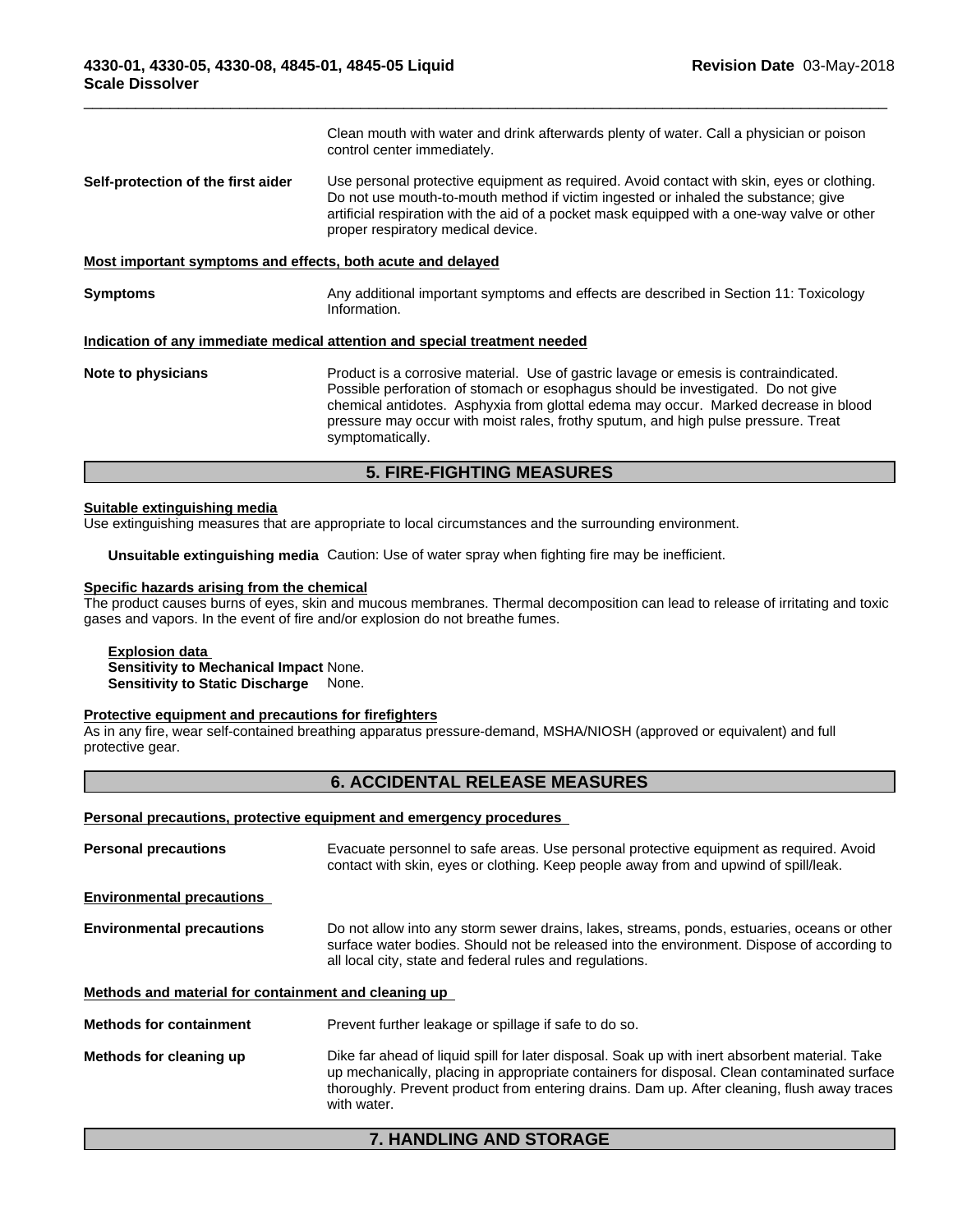#### **Precautions for safe handling**

| Use personal protective equipment as required. Avoid contact with skin, eyes or clothing.<br>Ensure adequate ventilation, especially in confined areas. In case of insufficient ventilation,<br>wear suitable respiratory equipment. Use only with adequate ventilation and in closed<br>systems. Avoid breathing vapors or mists. Always add acid to water. |  |
|--------------------------------------------------------------------------------------------------------------------------------------------------------------------------------------------------------------------------------------------------------------------------------------------------------------------------------------------------------------|--|
| Conditions for safe storage, including any incompatibilities                                                                                                                                                                                                                                                                                                 |  |
| Keep out of the reach of children. Keep containers tightly closed in a dry, cool and<br>well-ventilated place. Keep in properly labeled containers. Keep/store only in original<br>container. Do not reuse container.                                                                                                                                        |  |
| Incompatible with oxidizing agents. Strong bases. Ammonia. Chlorinated compounds.<br>Contact with metals may evolve flammable hydrogen gas. Metals. Incompatible with strong<br>acids and bases.                                                                                                                                                             |  |
|                                                                                                                                                                                                                                                                                                                                                              |  |

 $\overline{\phantom{a}}$  ,  $\overline{\phantom{a}}$  ,  $\overline{\phantom{a}}$  ,  $\overline{\phantom{a}}$  ,  $\overline{\phantom{a}}$  ,  $\overline{\phantom{a}}$  ,  $\overline{\phantom{a}}$  ,  $\overline{\phantom{a}}$  ,  $\overline{\phantom{a}}$  ,  $\overline{\phantom{a}}$  ,  $\overline{\phantom{a}}$  ,  $\overline{\phantom{a}}$  ,  $\overline{\phantom{a}}$  ,  $\overline{\phantom{a}}$  ,  $\overline{\phantom{a}}$  ,  $\overline{\phantom{a}}$ 

## **8. EXPOSURE CONTROLS/PERSONAL PROTECTION**

#### **Control parameters**

# **Exposure Guidelines** .

| <b>Chemical Name</b>     | <b>ACGIH TLV</b> | <b>OSHA PEL</b>                        | <b>NIOSH IDLH</b>            |
|--------------------------|------------------|----------------------------------------|------------------------------|
|                          |                  |                                        |                              |
| <b>Hydrochloric Acid</b> | Ceiling: 2 ppm   | (vacated) Ceiling: 5 ppm               | IDLH: 50 ppm                 |
| 7647-01-0                |                  | (vacated) Ceiling: 7 mg/m <sup>3</sup> | Ceiling: 5 ppm               |
|                          |                  | Ceiling: 5 ppm                         | Ceiling: $7 \text{ mg/m}^3$  |
|                          |                  | Ceiling: 7 mg/m <sup>3</sup>           |                              |
| 2-Propanol               | STEL: 400 ppm    | TWA: 400 ppm                           | IDLH: 2000 ppm               |
| 67-63-0                  | TWA: 200 ppm     | TWA: 980 mg/m $3$                      | TWA: 400 ppm                 |
|                          |                  | (vacated) TWA: 400 ppm                 | TWA: 980 mg/m <sup>3</sup>   |
|                          |                  | (vacated) TWA: $980 \text{ mg/m}^3$    | STEL: 500 ppm                |
|                          |                  | (vacated) STEL: 500 ppm                | STEL: 1225 mg/m <sup>3</sup> |
|                          |                  | (vacated) STEL: 1225 mg/m $3$          |                              |

*NIOSH IDLH Immediately Dangerous to Life or Health*

**Other Information** Vacated limits revoked by the Court of Appeals decision in AFL-CIO v.OSHA, 965 F.2d 962 (11th Cir., 1992).

#### **Appropriate engineering controls**

| <b>Engineering Controls</b>                                                         | Showers, Eyewash stations & Ventilation systems.                                                                                                                                                                                                                                                                                                                                                            |  |  |
|-------------------------------------------------------------------------------------|-------------------------------------------------------------------------------------------------------------------------------------------------------------------------------------------------------------------------------------------------------------------------------------------------------------------------------------------------------------------------------------------------------------|--|--|
|                                                                                     | Individual protection measures, such as personal protective equipment                                                                                                                                                                                                                                                                                                                                       |  |  |
| Tight sealing safety goggles. Face protection shield.<br><b>Eye/face protection</b> |                                                                                                                                                                                                                                                                                                                                                                                                             |  |  |
| Skin and body protection                                                            | Wear impervious protective clothing, including boots, gloves, lab coat, apron or coveralls,<br>as appropriate, to prevent skin contact.                                                                                                                                                                                                                                                                     |  |  |
| <b>Respiratory protection</b>                                                       | If exposure limits are exceeded or irritation is experienced, NIOSH/MSHA approved<br>respiratory protection should be worn. Positive-pressure supplied air respirators may be<br>required for high airborne contaminant concentrations. Respiratory protection must be<br>provided in accordance with current local regulations.                                                                            |  |  |
| <b>General Hygiene</b>                                                              | When using do not eat, drink or smoke. Keep away from food, drink and animal feeding<br>stuffs. Avoid contact with skin, eyes or clothing. Wear suitable gloves and eye/face<br>protection. Take off all contaminated clothing and wash it before reuse. Contaminated work<br>clothing should not be allowed out of the workplace. Regular cleaning of equipment, work<br>area and clothing is recommended. |  |  |
|                                                                                     |                                                                                                                                                                                                                                                                                                                                                                                                             |  |  |

# **9. PHYSICAL AND CHEMICAL PROPERTIES**

### **Information on basic physical and chemical properties**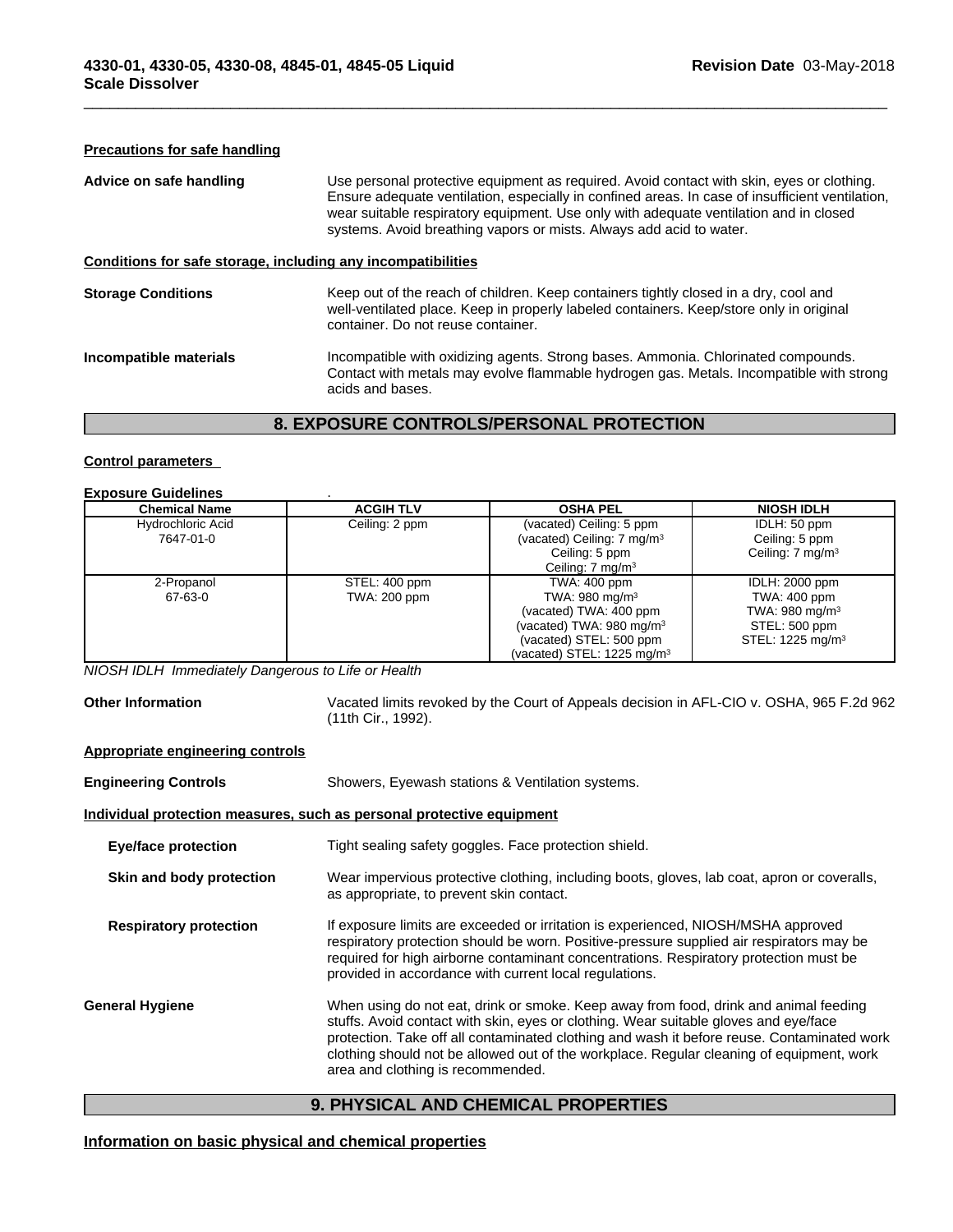| <b>Physical state</b><br>Appearance<br>Color<br>Odor<br><b>Odor threshold</b> | Liquid<br><b>Clear Orange</b><br>Orange<br><b>Pungent Acidic</b><br>No Information available |                  |
|-------------------------------------------------------------------------------|----------------------------------------------------------------------------------------------|------------------|
| <b>Property</b>                                                               | <b>Values</b>                                                                                | Remarks • Method |
| pH                                                                            | $<$ 1                                                                                        |                  |
| <b>Specific Gravity</b>                                                       | 1.107                                                                                        |                  |
| <b>Viscosity</b>                                                              | <b>Water Thin</b>                                                                            |                  |
| <b>Melting point/freezing point</b>                                           | No Information available                                                                     |                  |
| <b>Flash point</b>                                                            | None                                                                                         |                  |
| Boiling point / boiling range                                                 | No Information Available                                                                     |                  |
| <b>Evaporation rate</b>                                                       | No Information available                                                                     |                  |
| Flammability (solid, gas)                                                     | No data available                                                                            |                  |
| <b>Flammability Limits in Air</b>                                             | No Information available                                                                     |                  |
| <b>Upper flammability limit:</b>                                              | No Information available                                                                     |                  |
| Lower flammability limit:<br>Vapor pressure                                   | No Information available                                                                     |                  |
| <b>Vapor density</b>                                                          | No Information available                                                                     |                  |
| <b>Water solubility</b>                                                       | Complete                                                                                     |                  |
| <b>Partition coefficient</b>                                                  | No Information available                                                                     |                  |
| <b>Autoignition temperature</b>                                               | No Information available                                                                     |                  |
| <b>Decomposition temperature</b>                                              | No Information available                                                                     |                  |
| <b>Other Information</b>                                                      |                                                                                              |                  |
| <b>Density Lbs/Gal</b>                                                        | 9.22                                                                                         |                  |
| <b>VOC Content (%)</b>                                                        | 0.21                                                                                         |                  |

# **10. STABILITY AND REACTIVITY**

 $\overline{\phantom{a}}$  ,  $\overline{\phantom{a}}$  ,  $\overline{\phantom{a}}$  ,  $\overline{\phantom{a}}$  ,  $\overline{\phantom{a}}$  ,  $\overline{\phantom{a}}$  ,  $\overline{\phantom{a}}$  ,  $\overline{\phantom{a}}$  ,  $\overline{\phantom{a}}$  ,  $\overline{\phantom{a}}$  ,  $\overline{\phantom{a}}$  ,  $\overline{\phantom{a}}$  ,  $\overline{\phantom{a}}$  ,  $\overline{\phantom{a}}$  ,  $\overline{\phantom{a}}$  ,  $\overline{\phantom{a}}$ 

#### **Reactivity**

No data available

#### **Chemical stability**

Stable under recommended storage conditions.

#### **Possibility of Hazardous Reactions**

Hazardous polymerization does not occur.

#### **Conditions to avoid**

Exposure to air or moisture over prolonged periods. Keep out of reach of children.

#### **Incompatible materials**

Incompatible with oxidizing agents. Strong bases. Ammonia. Chlorinated compounds. Contact with metals may evolve flammable hydrogen gas. Metals. Incompatible with strong acids and bases.

#### **Hazardous Decomposition Products**

Thermal decomposition can lead to release of irritating and toxic gases and vapors. Hydrogen chloride. Chlorine gas. Thermal decomposition can lead to release of toxic/corrosive gases and vapors. Hydrogen.

#### **11. TOXICOLOGICAL INFORMATION**

#### **Information on likely routes of exposure**

**Product Information** The primary effects and toxicity of this material are due to it corrosive nature.

**Inhalation** Toxic by inhalation. Breathing of vapor can cause respiratory irritation and inflammation. Breathing of mist or liquid can cause burns to the respiratory tract. May cause drowsiness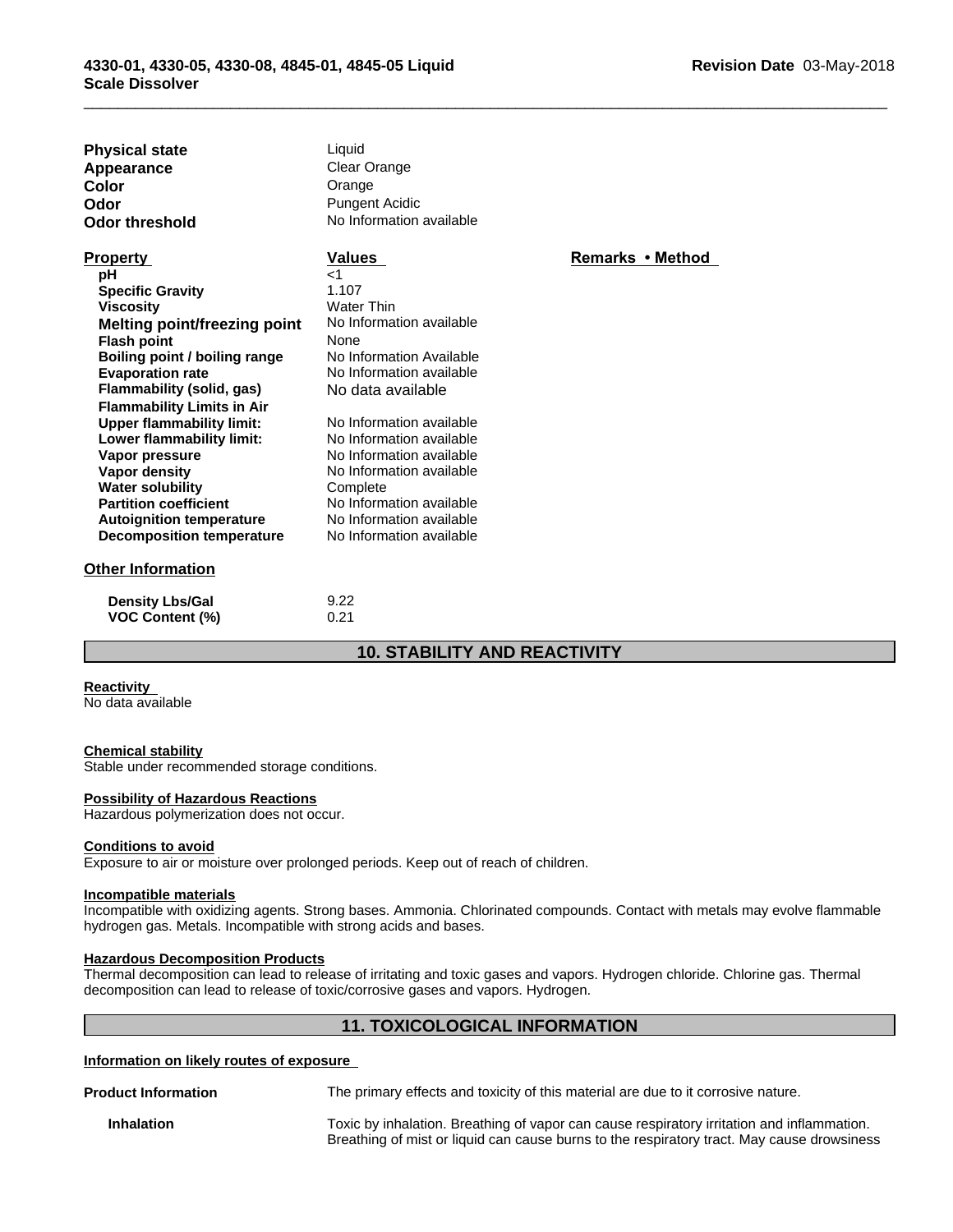|                                                  |           | or dizziness.                                                                                                                              |  |
|--------------------------------------------------|-----------|--------------------------------------------------------------------------------------------------------------------------------------------|--|
| Eye contact<br>blindness.<br><b>Skin Contact</b> |           | Avoid contact with eyes. Corrosive to the eyes and may cause severe damage including                                                       |  |
|                                                  |           | Avoid contact with skin. Corrosive. Contact with skin may cause severe irritation and burns.                                               |  |
|                                                  | Ingestion | Harmful if swallowed. Ingestion causes acute irritation and burns to the mucous<br>membranes of the mouth, trachea, esophagus and stomach. |  |

 $\overline{\phantom{a}}$  ,  $\overline{\phantom{a}}$  ,  $\overline{\phantom{a}}$  ,  $\overline{\phantom{a}}$  ,  $\overline{\phantom{a}}$  ,  $\overline{\phantom{a}}$  ,  $\overline{\phantom{a}}$  ,  $\overline{\phantom{a}}$  ,  $\overline{\phantom{a}}$  ,  $\overline{\phantom{a}}$  ,  $\overline{\phantom{a}}$  ,  $\overline{\phantom{a}}$  ,  $\overline{\phantom{a}}$  ,  $\overline{\phantom{a}}$  ,  $\overline{\phantom{a}}$  ,  $\overline{\phantom{a}}$ 

| <b>Chemical Name</b>            | Oral LD50           | Dermal LD50          | <b>Inhalation LC50</b>                              |
|---------------------------------|---------------------|----------------------|-----------------------------------------------------|
| Hydrochloric Acid<br>17647-01-0 | $= 700$ mg/kg (Rat) | Rabbit<br>5010 mg/kg | Rat<br>- CO<br>.68 mg/L<br>$\overline{\phantom{0}}$ |

#### **Information on toxicological effects**

**Symptoms Inhalation of corrosive fumes/gases may cause coughing, choking, headache, dizziness,** and weakness for several hours. Pulmonary edema may occur with tightness in the chest, shortness of breath, bluish skin, decreased blood pressure, and increased heart rate. Ingestion causes severe swelling, severe damage to the delicate tissue and danger of perforation.

#### **Delayed and immediate effects as well as chronic effects from short and long-term exposure**

| <b>Corrosivity</b>                                                            |                                                        | Causes burns. Extremely corrosive and destructive to tissue. Risk of serious damage to                                                                                                                                                                                                                            |            |             |  |  |  |
|-------------------------------------------------------------------------------|--------------------------------------------------------|-------------------------------------------------------------------------------------------------------------------------------------------------------------------------------------------------------------------------------------------------------------------------------------------------------------------|------------|-------------|--|--|--|
| <b>Sensitization</b>                                                          |                                                        | eyes.<br>No Information available.                                                                                                                                                                                                                                                                                |            |             |  |  |  |
| <b>Germ cell mutagenicity</b>                                                 |                                                        | No Information available.                                                                                                                                                                                                                                                                                         |            |             |  |  |  |
| Carcinogenicity                                                               |                                                        | The table below indicates whether each agency has listed any ingredient as a carcinogen.                                                                                                                                                                                                                          |            |             |  |  |  |
| <b>Chemical Name</b>                                                          | <b>ACGIH</b>                                           | <b>IARC</b>                                                                                                                                                                                                                                                                                                       | <b>NTP</b> | <b>OSHA</b> |  |  |  |
| Hydrochloric Acid<br>7647-01-0                                                |                                                        | Group 3                                                                                                                                                                                                                                                                                                           |            | X           |  |  |  |
| Group 3 -Not classifiable as a human carcinogen<br>X - Present                | IARC (International Agency for Research on Cancer)     | OSHA (Occupational Safety and Health Administration of the US Department of Labor)                                                                                                                                                                                                                                |            |             |  |  |  |
| <b>Reproductive toxicity</b><br><b>STOT - single exposure</b>                 | No Information available.<br>No Information available. |                                                                                                                                                                                                                                                                                                                   |            |             |  |  |  |
| <b>STOT - repeated exposure</b>                                               | No Information available.                              |                                                                                                                                                                                                                                                                                                                   |            |             |  |  |  |
| <b>Chronic toxicity</b>                                                       |                                                        | Chronic exposure to corrosive fumes/gases may cause erosion of the teeth followed by jaw<br>necrosis. Bronchial irritation with chronic cough and frequent attacks of pneumonia are<br>common. Gastrointestinal disturbances may also be seen. Avoid repeated exposure.<br>Possible risk of irreversible effects. |            |             |  |  |  |
| <b>Target organ effects</b>                                                   |                                                        | EYES, Respiratory system, Skin.                                                                                                                                                                                                                                                                                   |            |             |  |  |  |
| <b>Aspiration hazard</b>                                                      | No Information available.                              |                                                                                                                                                                                                                                                                                                                   |            |             |  |  |  |
| <b>Numerical measures of toxicity - Product Information</b>                   |                                                        |                                                                                                                                                                                                                                                                                                                   |            |             |  |  |  |
| <b>Unknown Acute Toxicity</b>                                                 |                                                        | 0% of the mixture consists of ingredient(s) of unknown toxicity                                                                                                                                                                                                                                                   |            |             |  |  |  |
| The following values are calculated based on chapter 3.1 of the GHS document. |                                                        |                                                                                                                                                                                                                                                                                                                   |            |             |  |  |  |
| ATEmix (oral)                                                                 | 1.049.00                                               |                                                                                                                                                                                                                                                                                                                   |            |             |  |  |  |
| <b>ATEmix (dermal)</b>                                                        | 22,112.04                                              |                                                                                                                                                                                                                                                                                                                   |            |             |  |  |  |

| A LEMIX (Oral)                       | 1.049.00  |
|--------------------------------------|-----------|
| <b>ATEmix (dermal)</b>               | 22.112.04 |
| <b>ATEmix (inhalation-gas)</b>       | 2.483.70  |
| <b>ATEmix (inhalation-dust/mist)</b> | 2.21      |

# **12. ECOLOGICAL INFORMATION**

#### **Ecotoxicity**

1.28% of the mixture consists of components(s) of unknown hazards to the aquatic environment

| <b>Chemical Name</b> | plants<br>Algae/aguatic | Fish                                   | Crustacea |
|----------------------|-------------------------|----------------------------------------|-----------|
| rochloric Acid       |                         | Gambusia affinis mg/L '<br>282<br>96 h |           |
| 7647-01-L            |                         | LC50 static                            |           |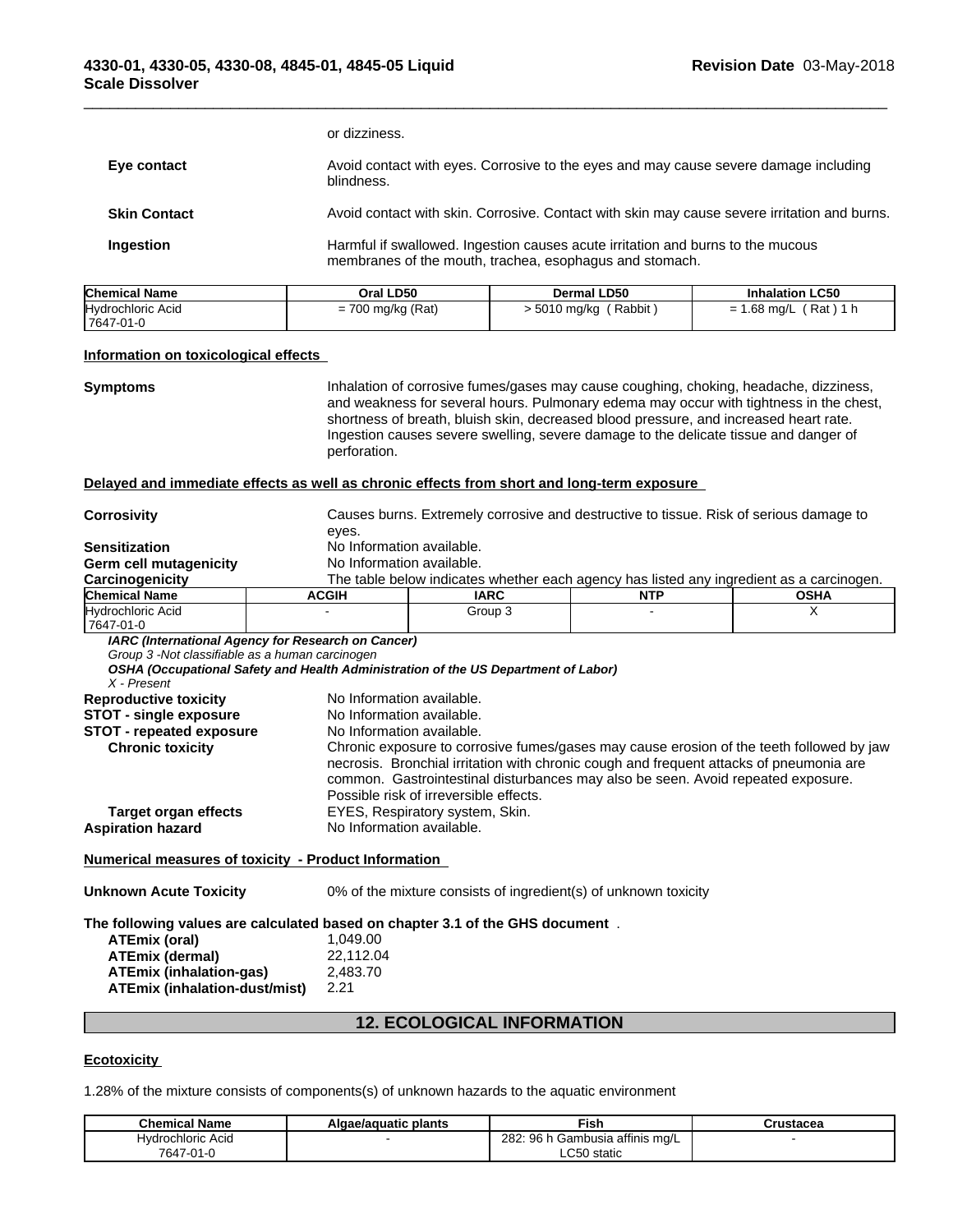| 2-Propanol<br>67-63-0 | 1000: 96 h Desmodesmus<br>subspicatus mg/L EC50 1000: 72 h $\mid$ mg/L LC50 flow-through 1400000:<br>Desmodesmus subspicatus mg/L<br>EC50 | 9640: 96 h Pimephales promelas<br>96 h Lepomis macrochirus µg/L<br>LC50 11130: 96 h Pimephales<br>promelas mg/L LC50 static | 13299: 48 h Daphnia magna mg/L  <br>EC50 |  |
|-----------------------|-------------------------------------------------------------------------------------------------------------------------------------------|-----------------------------------------------------------------------------------------------------------------------------|------------------------------------------|--|
|-----------------------|-------------------------------------------------------------------------------------------------------------------------------------------|-----------------------------------------------------------------------------------------------------------------------------|------------------------------------------|--|

 $\overline{\phantom{a}}$  ,  $\overline{\phantom{a}}$  ,  $\overline{\phantom{a}}$  ,  $\overline{\phantom{a}}$  ,  $\overline{\phantom{a}}$  ,  $\overline{\phantom{a}}$  ,  $\overline{\phantom{a}}$  ,  $\overline{\phantom{a}}$  ,  $\overline{\phantom{a}}$  ,  $\overline{\phantom{a}}$  ,  $\overline{\phantom{a}}$  ,  $\overline{\phantom{a}}$  ,  $\overline{\phantom{a}}$  ,  $\overline{\phantom{a}}$  ,  $\overline{\phantom{a}}$  ,  $\overline{\phantom{a}}$ 

## **Persistence and degradability**

NOT READILY BIODEGRADABLE.

#### **Bioaccumulation**

No Information available.

| Other adverse effects          | No Information available                                                                               |
|--------------------------------|--------------------------------------------------------------------------------------------------------|
|                                | <b>13. DISPOSAL CONSIDERATIONS</b>                                                                     |
| <b>Waste treatment methods</b> |                                                                                                        |
| <b>Disposal of wastes</b>      | Disposal should be in accordance with applicable regional, national and local laws and<br>regulations. |
| <b>Contaminated packaging</b>  | Do not reuse container.                                                                                |

This product contains one or more substances that are listed with the State of California as a hazardous waste.

### **14. TRANSPORT INFORMATION**

This corrosive material, as per 49 CFR §173.154 and when the product meets the packaging requirements of 49 CFR §173.154 (b)(2) [inner packagings not over 5.0 L (1.3 gallons) net capacity each for liquid] is excepted from labeling and placarding requirements so long as the material is not offered for transport by aircraft

#### **DOT**

| UN/ID No.                       | UN1789                                    |
|---------------------------------|-------------------------------------------|
| Proper shipping name            | Hydrochloric acid solution                |
| <b>Hazard Class</b>             | 8                                         |
| <b>Packing Group</b>            | Ш                                         |
| <b>Special Provisions</b>       | A3, A6, B3, B15, IB2, N41, T8, TP2        |
| <b>Description</b>              | UN1789, Hydrochloric acid solution, 8, II |
| <b>Emergency Response Guide</b> | 157                                       |
| <b>Number</b>                   |                                           |

#### **TDG**

| UN/ID No.            | UN1789                                    |
|----------------------|-------------------------------------------|
| Proper shipping name | Hydrochloric acid solution                |
| <b>Hazard Class</b>  |                                           |
| <b>Packing Group</b> |                                           |
| <b>Description</b>   | UN1789, Hydrochloric acid solution, 8, II |

## **15. REGULATORY INFORMATION**

**International Inventories TSCA** Complies<br> **DSL/NDSL** Complies **DSL/NDSL** 

 **Legend:** 

 **TSCA** - United States Toxic Substances Control Act Section 8(b) Inventory  **DSL/NDSL** - Canadian Domestic Substances List/Non-Domestic Substances List

#### **US Federal Regulations**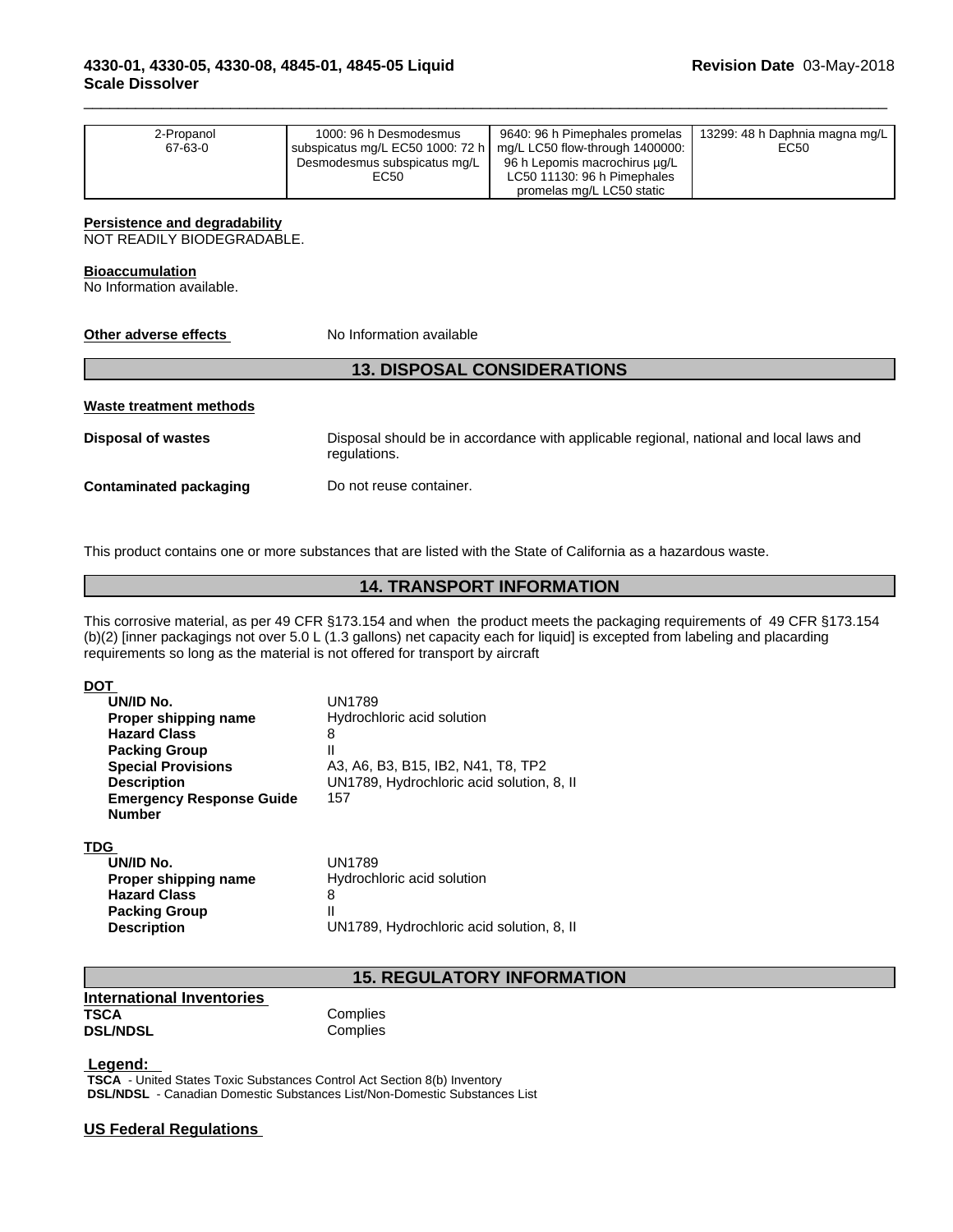#### **SARA 313**

Section 313 of Title III of the Superfund Amendments and Reauthorization Act of 1986 (SARA). This product contains a chemical or chemicals which are subject to the reporting requirements of the Act and Title 40 of the Code of Federal Regulations, Part 372

 $\overline{\phantom{a}}$  ,  $\overline{\phantom{a}}$  ,  $\overline{\phantom{a}}$  ,  $\overline{\phantom{a}}$  ,  $\overline{\phantom{a}}$  ,  $\overline{\phantom{a}}$  ,  $\overline{\phantom{a}}$  ,  $\overline{\phantom{a}}$  ,  $\overline{\phantom{a}}$  ,  $\overline{\phantom{a}}$  ,  $\overline{\phantom{a}}$  ,  $\overline{\phantom{a}}$  ,  $\overline{\phantom{a}}$  ,  $\overline{\phantom{a}}$  ,  $\overline{\phantom{a}}$  ,  $\overline{\phantom{a}}$ 

| <b>Chemical Name</b>                  | <b>SARA 313 - Threshold Values %</b> |
|---------------------------------------|--------------------------------------|
| Hydrochloric Acid - 7647-01-0         | 1.0                                  |
| <b>SARA 311/312 Hazard Categories</b> |                                      |
| Acute health hazard                   | Yes                                  |
| <b>Chronic Health Hazard</b>          | Yes                                  |
| Fire hazard                           | No                                   |
| Sudden release of pressure hazard     | No                                   |
| <b>Reactive Hazard</b>                | No                                   |

#### **CWA (Clean WaterAct)**

This product contains the following substances which are regulated pollutants pursuant to the Clean Water Act (40 CFR 122.21 and 40 CFR 122.42)

| <b>Chemical Name</b>           | <b>CWA - Reportable</b><br>Quantities | $CWA -$<br><b>Toxic Pollutants</b> | <b>CWA - Priority Pollutants</b> | <b>CWA - Hazardous</b><br><b>Substances</b> |
|--------------------------------|---------------------------------------|------------------------------------|----------------------------------|---------------------------------------------|
| Hvdrochloric Acid<br>7647-01-0 | 5000 lb                               |                                    |                                  |                                             |

#### **CERCLA**

This material, as supplied, contains one or more substances regulated as a hazardous substance under the Comprehensive Environmental Response Compensation and Liability Act (CERCLA) (40 CFR 302)

| <b>Chemical Name</b>                        | <b>Substances RQs</b><br>Hazardous | .A/SARA RQ<br>CERCL | <b>Reportable Quantity (RQ)</b>                                |
|---------------------------------------------|------------------------------------|---------------------|----------------------------------------------------------------|
| ⊣vdrochloric Acid<br>7647<br>∕ ∩1<br>יי⊢ו ∪ | 5000 ll                            | 5000 lb             | i RQ<br>RQ 5000 lb final<br>ka final RQ<br>227r د<br><b>RQ</b> |
| $\cdots$<br>-                               |                                    |                     |                                                                |

#### **US State Regulations**

#### **California Proposition 65**

This product has been evaluated and does not require warning labeling under California Proposition 65.

#### **U.S. State Right-to-Know Regulations**

| <b>Chemical Name</b> | <b>New Jersey</b> | <b>Massachusetts</b> | Pennsvlvania |
|----------------------|-------------------|----------------------|--------------|
| Hydrochloric Acid    |                   |                      |              |
| 7647-01-0            |                   |                      |              |
| 2-Propanol           |                   |                      | ,,           |
| 67-63-0              |                   |                      |              |

**U.S. EPA Label Information**

**EPA Pesticide Registration Number** Not Applicable

|                          |                         | <b>16. OTHER INFORMATION</b> |                                                                                                                           |                                                     |  |  |  |
|--------------------------|-------------------------|------------------------------|---------------------------------------------------------------------------------------------------------------------------|-----------------------------------------------------|--|--|--|
| <b>NFPA</b>              | <b>Health hazards 3</b> | <b>Flammability 0</b>        | Instability 0                                                                                                             | <b>Physical and Chemical</b><br><b>Properties</b> - |  |  |  |
| <b>HMIS</b>              | <b>Health hazards 3</b> | <b>Flammability 0</b>        | <b>Physical hazards</b> 0                                                                                                 | <b>Personal protection</b> D                        |  |  |  |
| <b>Issue Date</b>        | 17-Jul-2018             |                              |                                                                                                                           |                                                     |  |  |  |
| <b>Revision Date</b>     | 03-May-2018             |                              |                                                                                                                           |                                                     |  |  |  |
| <b>Revision Note</b>     |                         |                              |                                                                                                                           |                                                     |  |  |  |
| No Information available |                         |                              |                                                                                                                           |                                                     |  |  |  |
| <b>Disclaimer</b>        |                         |                              |                                                                                                                           |                                                     |  |  |  |
|                          |                         |                              | The information provided in this Safety Data Sheet is correct to the best of our knowledge, information and belief at the |                                                     |  |  |  |

date of its publication. The information given is designed only as a guidance for safe handling, use, processing, storage, transportation, disposal and release and is not to be considered a warranty or quality specification. The information